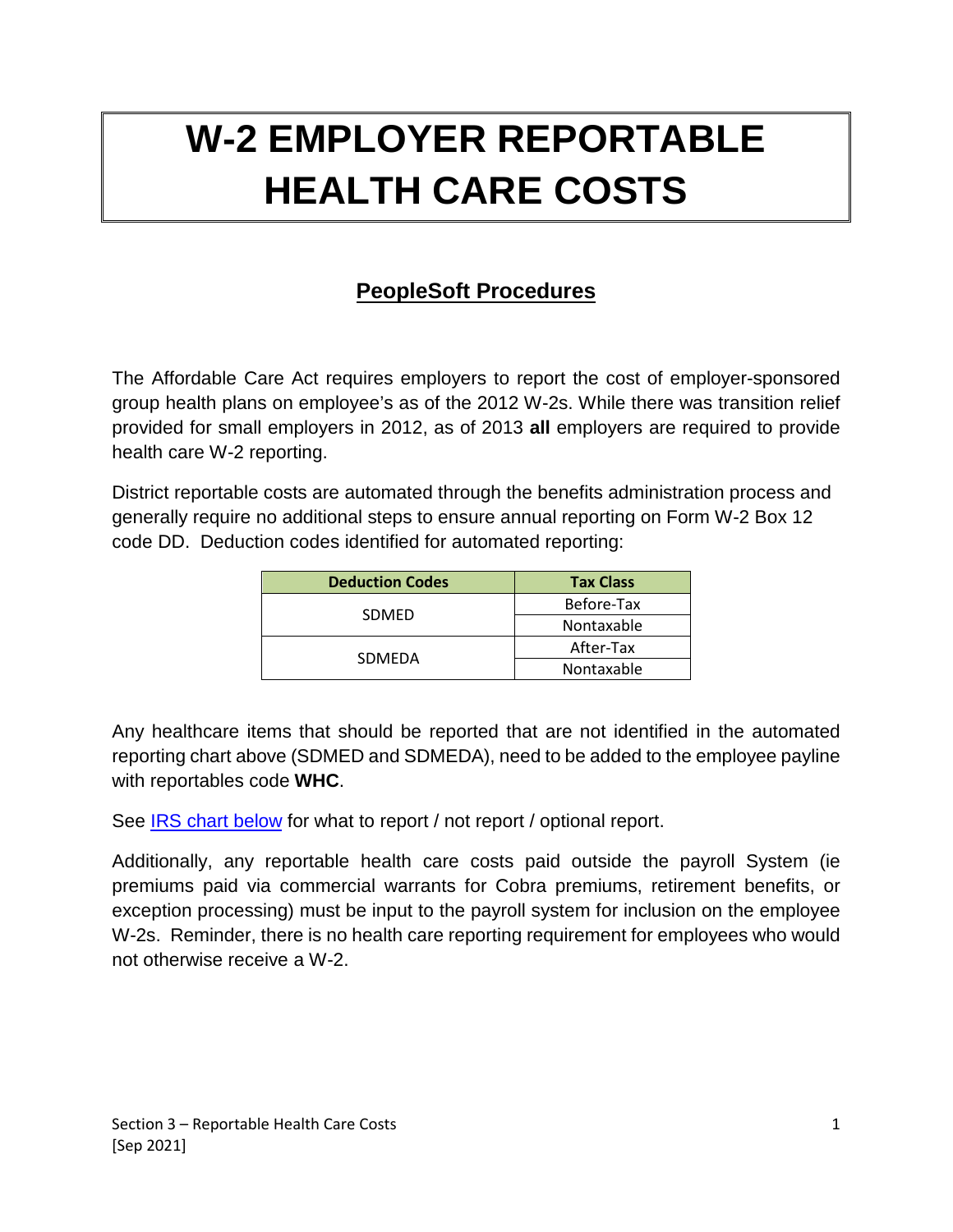## **Form W-2 Reporting of Employer-Sponsored Health Coverage**

<span id="page-1-0"></span>

|                                                                                                                                                                      | Form W-2, Box 12, Code DD                                   |               |                                                                   |  |
|----------------------------------------------------------------------------------------------------------------------------------------------------------------------|-------------------------------------------------------------|---------------|-------------------------------------------------------------------|--|
|                                                                                                                                                                      |                                                             | Do Not        |                                                                   |  |
| <b>Coverage Type</b>                                                                                                                                                 | <b>Report</b>                                               | <b>Report</b> | <b>Optional</b>                                                   |  |
| Major medical                                                                                                                                                        | X                                                           |               |                                                                   |  |
| Dental or vision plan not integrated into another medi-<br>cal or health plan                                                                                        |                                                             |               | X                                                                 |  |
| Dental or vision plan which gives the choice of declining<br>or electing and paying an additional premium                                                            |                                                             |               | X                                                                 |  |
| Health Flexible Spending Arrangement (FSA) funded<br>solely by salary-reduction amounts                                                                              |                                                             | X             |                                                                   |  |
| Health FSA value for the plan year in excess of em-<br>ployee's cafeteria plan salary reductions for all qualified<br>benefits                                       | X                                                           |               |                                                                   |  |
| Health Reimbursement Arrangement (HRA) contribu-<br>tions                                                                                                            |                                                             |               | X                                                                 |  |
| Health Savings Arrangement (HSA) contributions (em-<br>ployer or employee)                                                                                           |                                                             | X             |                                                                   |  |
| Archer Medical Savings Account (Archer MSA) contri-<br>butions (employer or employee)                                                                                |                                                             | X             |                                                                   |  |
| Hospital indemnity or specified illness (insured or self-<br>funded), paid on after-tax basis                                                                        |                                                             | X             |                                                                   |  |
| Hospital indemnity or specified illness (insured or self-<br>funded), paid through salary reduction (pre-tax) or by<br>employer                                      | X                                                           |               |                                                                   |  |
| Employee Assistance Plan (EAP) providing applicable<br>employer-sponsored healthcare coverage                                                                        | Required if em-<br>ployer charges a<br><b>COBRA</b> premium |               | Optional if employer<br>does not charge a<br><b>COBRA</b> premium |  |
| On-site medical clinics providing applicable employer-<br>sponsored healthcare coverage                                                                              | Required if em-<br>ployer charges a<br><b>COBRA</b> premium |               | Optional if employer<br>does not charge a<br>COBRA premium        |  |
| Wellness programs providing applicable employer-<br>sponsored healthcare coverage                                                                                    | Required if em-<br>ployer charges a<br><b>COBRA</b> premium |               | Optional if employer<br>does not charge a<br>COBRA premium        |  |
| Multi-employer plans                                                                                                                                                 |                                                             |               | Х                                                                 |  |
| Domestic partner coverage included in gross income                                                                                                                   | X                                                           |               |                                                                   |  |
| Governmental plans providing coverage primarily for<br>members of the military and their families                                                                    |                                                             | X             |                                                                   |  |
| Federally recognized Indian tribal government plans<br>and plans of tribally charted corporations wholly owned<br>by a federally recognized Indian tribal government |                                                             | X             |                                                                   |  |
| Self-funded plans not subject to Federal COBRA                                                                                                                       |                                                             |               | х                                                                 |  |
| Accident or disability income                                                                                                                                        |                                                             | X             |                                                                   |  |
| Long-term care                                                                                                                                                       |                                                             | X             |                                                                   |  |
| Liability insurance                                                                                                                                                  |                                                             | X             |                                                                   |  |
| Supplemental liability insurance                                                                                                                                     |                                                             | X             |                                                                   |  |
| Workers' compensation                                                                                                                                                |                                                             | X             |                                                                   |  |
| Automobile medical payment insurance                                                                                                                                 |                                                             | X             |                                                                   |  |

Section 3 – Reportable Health Care Costs 2 [Sep 2021]